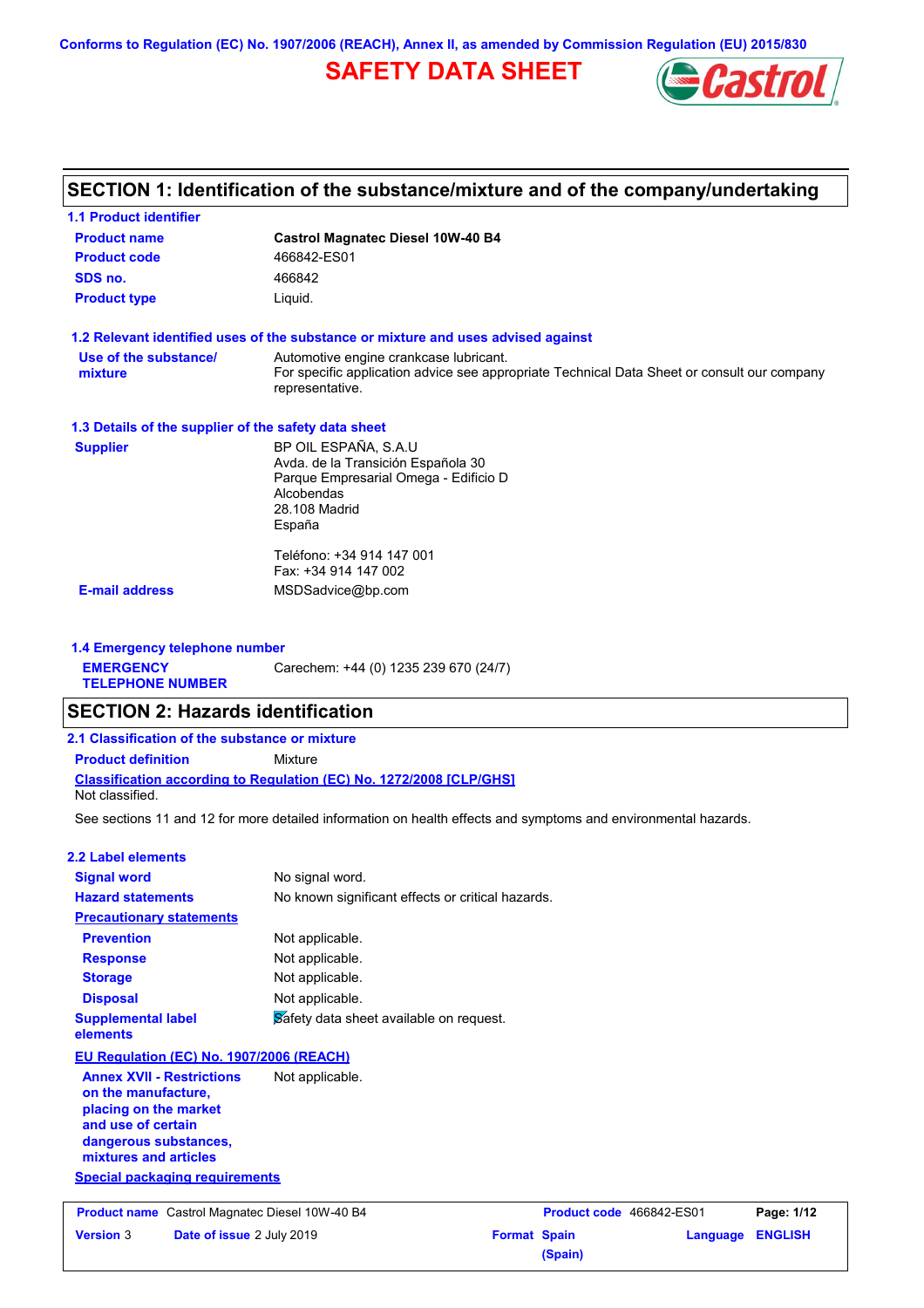#### **Conforms to Regulation (EC) No. 1907/2006 (REACH), Annex II, as amended by Commission Regulation (EU) 2015/830**

## **SECTION 2: Hazards identification**

| <b>Containers to be fitted</b><br>with child-resistant<br>fastenings                                                     | Not applicable.                                                                                                                                                                                                                 |
|--------------------------------------------------------------------------------------------------------------------------|---------------------------------------------------------------------------------------------------------------------------------------------------------------------------------------------------------------------------------|
| <b>Tactile warning of danger</b>                                                                                         | Not applicable.                                                                                                                                                                                                                 |
| 2.3 Other hazards                                                                                                        |                                                                                                                                                                                                                                 |
| <b>Results of PBT and vPvB</b><br>assessment                                                                             | Product does not meet the criteria for PBT or vPvB according to Regulation (EC) No. 1907/2006,<br>Annex XIII.                                                                                                                   |
| <b>Product meets the criteria</b><br>for PBT or vPvB according<br>to Regulation (EC) No.<br><b>1907/2006, Annex XIII</b> | This mixture does not contain any substances that are assessed to be a PBT or a vPvB.                                                                                                                                           |
| Other hazards which do<br>not result in classification                                                                   | Defatting to the skin.<br><b>USED ENGINE OILS</b><br>Used engine oil may contain hazardous components which have the potential to cause skin<br>cancer.<br>See Toxicological Information, section 11 of this Safety Data Sheet. |
|                                                                                                                          | Experimental data on one or more of the components has been used to determine all or part of<br>the hazard classification of this product.                                                                                      |

## **SECTION 3: Composition/information on ingredients**

| <b>3.2 Mixtures</b>                                                                           |                                                                                      |           |                                                                           |             |
|-----------------------------------------------------------------------------------------------|--------------------------------------------------------------------------------------|-----------|---------------------------------------------------------------------------|-------------|
| <b>Product definition</b><br>Mixture                                                          |                                                                                      |           |                                                                           |             |
| Highly refined base oil (IP 346 DMSO extract $\lt$ 3%). Proprietary performance additives.    |                                                                                      |           |                                                                           |             |
| <b>Product/ingredient</b><br>name                                                             | <b>Identifiers</b>                                                                   | $\%$      | <b>Regulation (EC) No.</b><br>1272/2008 [CLP]                             | <b>Type</b> |
| Distillates (petroleum), hydrotreated<br>heavy paraffinic                                     | REACH #: 01-2119484627-25<br>EC: 265-157-1<br>CAS: 64742-54-7<br>Index: 649-467-00-8 | 275 - ≤90 | Not classified.                                                           | $[2]$       |
| Distillates (petroleum), solvent-<br>dewaxed heavy paraffinic                                 | REACH #: 01-2119471299-27<br>EC: 265-169-7<br>CAS: 64742-65-0<br>Index: 649-474-00-6 | ≤10       | Not classified.                                                           | $[2]$       |
| Phosphorodithioic acid, mixed O.O-bis<br>(1,3-dimethylbutyl and iso-Pr) esters,<br>zinc salts | REACH #: 01-2119493626-26<br>EC: 283-392-8<br>CAS: 84605-29-8                        | ≲3        | <b>Skin Irrit. 2. H315</b><br>Eye Dam. 1, H318<br>Aquatic Chronic 2, H411 | $[1]$       |
| See Section 16 for the full text of the H statements declared above.                          |                                                                                      |           |                                                                           |             |

#### **Type**

[1] Substance classified with a health or environmental hazard

[2] Substance with a workplace exposure limit

[3] Substance meets the criteria for PBT according to Regulation (EC) No. 1907/2006, Annex XIII

[4] Substance meets the criteria for vPvB according to Regulation (EC) No. 1907/2006, Annex XIII

[5] Substance of equivalent concern

[6] Additional disclosure due to company policy

Occupational exposure limits, if available, are listed in Section 8.

### **SECTION 4: First aid measures**

|                     | 4.1 Description of first aid measures                                                                                                                                                                                                                         |
|---------------------|---------------------------------------------------------------------------------------------------------------------------------------------------------------------------------------------------------------------------------------------------------------|
| Eye contact         | In case of contact, immediately flush eyes with plenty of water for at least 15 minutes. Eyelids<br>should be held away from the eyeball to ensure thorough rinsing. Check for and remove any<br>contact lenses. Get medical attention.                       |
| <b>Skin contact</b> | Wash skin thoroughly with soap and water or use recognised skin cleanser. Remove<br>contaminated clothing and shoes. Wash clothing before reuse. Clean shoes thoroughly before<br>reuse. Get medical attention if irritation develops.                        |
| <b>Inhalation</b>   | $\mathbf{F}$ inhaled, remove to fresh air. In case of inhalation of decomposition products in a fire,<br>symptoms may be delayed. The exposed person may need to be kept under medical<br>surveillance for 48 hours. Get medical attention if symptoms occur. |
| <b>Ingestion</b>    | Do not induce vomiting unless directed to do so by medical personnel. Get medical attention if<br>symptoms occur.                                                                                                                                             |
|                     | <b>Product name</b> Castrol Magnatec Diesel 10W-40 B4<br>Page: 2/12<br><b>Product code</b> 466842-ES01                                                                                                                                                        |
| <b>Version 3</b>    | <b>ENGLISH</b><br>Date of issue 2 July 2019<br><b>Format Spain</b><br>Language<br>(Spain)                                                                                                                                                                     |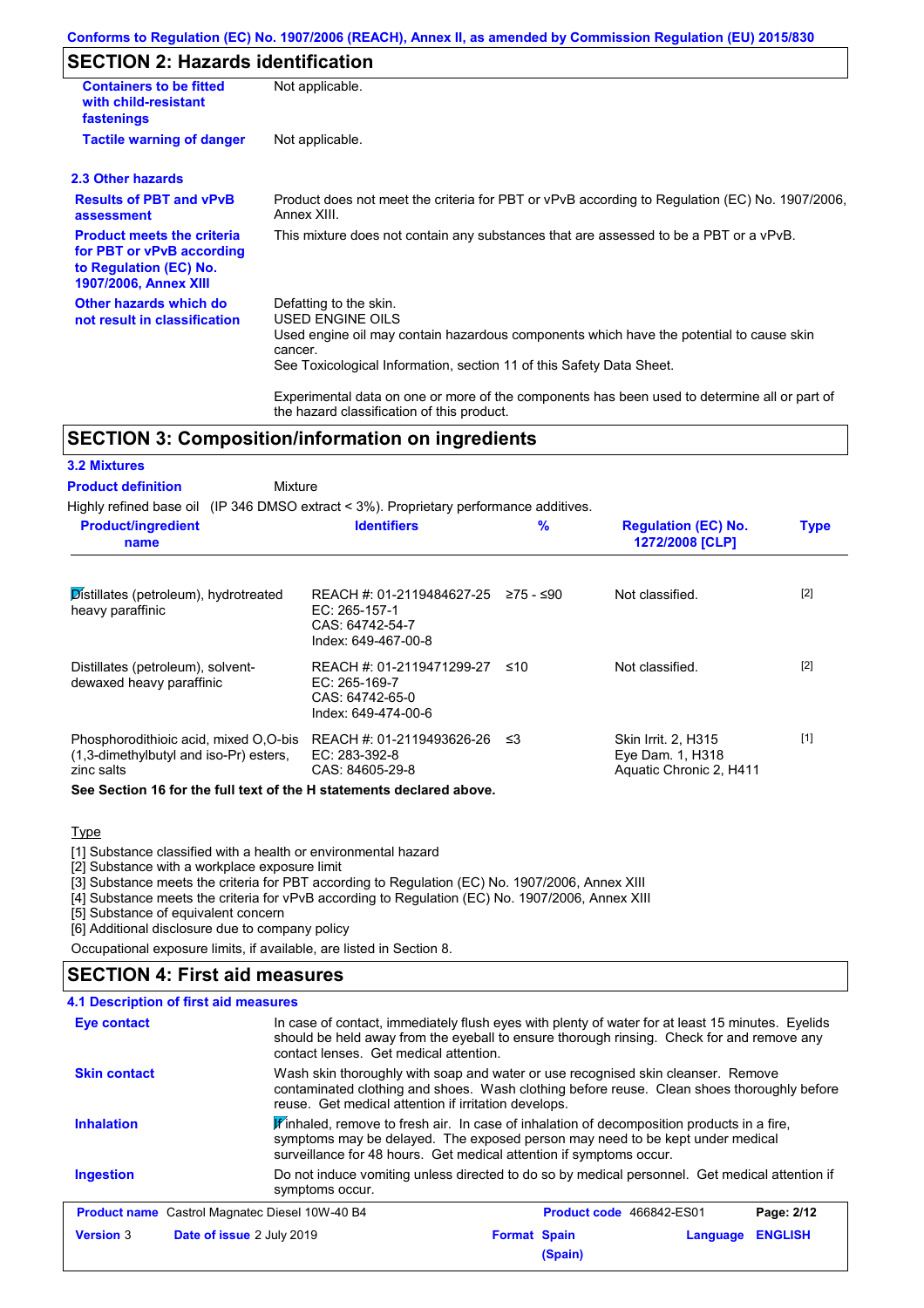| <b>SECTION 4: First aid measures</b>                              |                                                                                                                                                                                                                                                                                           |  |  |  |  |
|-------------------------------------------------------------------|-------------------------------------------------------------------------------------------------------------------------------------------------------------------------------------------------------------------------------------------------------------------------------------------|--|--|--|--|
| <b>Protection of first-aiders</b>                                 | No action shall be taken involving any personal risk or without suitable training. It may be<br>dangerous to the person providing aid to give mouth-to-mouth resuscitation.                                                                                                               |  |  |  |  |
|                                                                   | 4.2 Most important symptoms and effects, both acute and delayed                                                                                                                                                                                                                           |  |  |  |  |
|                                                                   | See Section 11 for more detailed information on health effects and symptoms.                                                                                                                                                                                                              |  |  |  |  |
| <b>Potential acute health effects</b>                             |                                                                                                                                                                                                                                                                                           |  |  |  |  |
| <b>Inhalation</b>                                                 | Exposure to decomposition products may cause a health hazard. Serious effects may be<br>delayed following exposure.                                                                                                                                                                       |  |  |  |  |
| <b>Ingestion</b>                                                  | No known significant effects or critical hazards.                                                                                                                                                                                                                                         |  |  |  |  |
| <b>Skin contact</b>                                               | Defatting to the skin. May cause skin dryness and irritation.                                                                                                                                                                                                                             |  |  |  |  |
| <b>Eye contact</b>                                                | Not classified as an eye irritant. Based on data available for this or related materials.                                                                                                                                                                                                 |  |  |  |  |
|                                                                   | Delayed and immediate effects as well as chronic effects from short and long-term exposure                                                                                                                                                                                                |  |  |  |  |
| <b>Inhalation</b>                                                 | Overexposure to the inhalation of airborne droplets or aerosols may cause irritation of the<br>respiratory tract.                                                                                                                                                                         |  |  |  |  |
| <b>Ingestion</b>                                                  | Ingestion of large quantities may cause nausea and diarrhoea.                                                                                                                                                                                                                             |  |  |  |  |
| <b>Skin contact</b>                                               | Prolonged or repeated contact can defat the skin and lead to irritation and/or dermatitis.                                                                                                                                                                                                |  |  |  |  |
| <b>Eye contact</b>                                                | Potential risk of transient stinging or redness if accidental eye contact occurs.                                                                                                                                                                                                         |  |  |  |  |
| <b>SECTION 5: Firefighting measures</b>                           | The exposed person may need to be kept under medical surveillance for 48 hours.                                                                                                                                                                                                           |  |  |  |  |
|                                                                   |                                                                                                                                                                                                                                                                                           |  |  |  |  |
| 5.1 Extinguishing media<br><b>Suitable extinguishing</b><br>media | In case of fire, use foam, dry chemical or carbon dioxide extinguisher or spray.                                                                                                                                                                                                          |  |  |  |  |
| <b>Unsuitable extinguishing</b><br>media                          | Do not use water jet. The use of a water jet may cause the fire to spread by splashing the<br>burning product.                                                                                                                                                                            |  |  |  |  |
| 5.2 Special hazards arising from the substance or mixture         |                                                                                                                                                                                                                                                                                           |  |  |  |  |
| <b>Hazards from the</b><br>substance or mixture                   | In a fire or if heated, a pressure increase will occur and the container may burst.                                                                                                                                                                                                       |  |  |  |  |
| <b>Hazardous combustion</b><br>products                           | Combustion products may include the following:<br>carbon oxides (CO, CO <sub>2</sub> ) (carbon monoxide, carbon dioxide)<br>nitrogen oxides (NO, NO <sub>2</sub> etc.)                                                                                                                    |  |  |  |  |
| <b>5.3 Advice for firefighters</b>                                |                                                                                                                                                                                                                                                                                           |  |  |  |  |
| <b>Special precautions for</b><br>fire-fighters                   | No action shall be taken involving any personal risk or without suitable training. Promptly<br>isolate the scene by removing all persons from the vicinity of the incident if there is a fire.                                                                                            |  |  |  |  |
| <b>Special protective</b><br>equipment for fire-fighters          | Fire-fighters should wear appropriate protective equipment and self-contained breathing<br>apparatus (SCBA) with a full face-piece operated in positive pressure mode. Clothing for fire-<br>fighters (including helmets, protective boots and gloves) conforming to European standard EN |  |  |  |  |

## **SECTION 6: Accidental release measures**

|                                         | 6.1 Personal precautions, protective equipment and emergency procedures                                                                                                                                                                                                                                                                                                              |
|-----------------------------------------|--------------------------------------------------------------------------------------------------------------------------------------------------------------------------------------------------------------------------------------------------------------------------------------------------------------------------------------------------------------------------------------|
| For non-emergency<br>personnel          | No action shall be taken involving any personal risk or without suitable training. Evacuate<br>surrounding areas. Keep unnecessary and unprotected personnel from entering. Do not touch<br>or walk through spilt material. Floors may be slippery; use care to avoid falling. Put on<br>appropriate personal protective equipment.                                                  |
| For emergency responders                | Entry into a confined space or poorly ventilated area contaminated with vapour, mist or fume is<br>extremely hazardous without the correct respiratory protective equipment and a safe system of<br>work. Wear self-contained breathing apparatus. Wear a suitable chemical protective suit.<br>Chemical resistant boots. See also the information in "For non-emergency personnel". |
| <b>6.2 Environmental</b><br>precautions | Avoid dispersal of spilt material and runoff and contact with soil, waterways, drains and sewers.<br>Inform the relevant authorities if the product has caused environmental pollution (sewers,<br>waterways, soil or air).                                                                                                                                                          |

469 will provide a basic level of protection for chemical incidents.

#### **6.3 Methods and material for containment and cleaning up**

| <b>Product name</b> Castrol Magnatec Diesel 10W-40 B4 |                                  | <b>Product code</b> 466842-ES01 |         | Page: 3/12 |                |
|-------------------------------------------------------|----------------------------------|---------------------------------|---------|------------|----------------|
| <b>Version 3</b>                                      | <b>Date of issue 2 July 2019</b> | <b>Format Spain</b>             |         | Language   | <b>ENGLISH</b> |
|                                                       |                                  |                                 | (Spain) |            |                |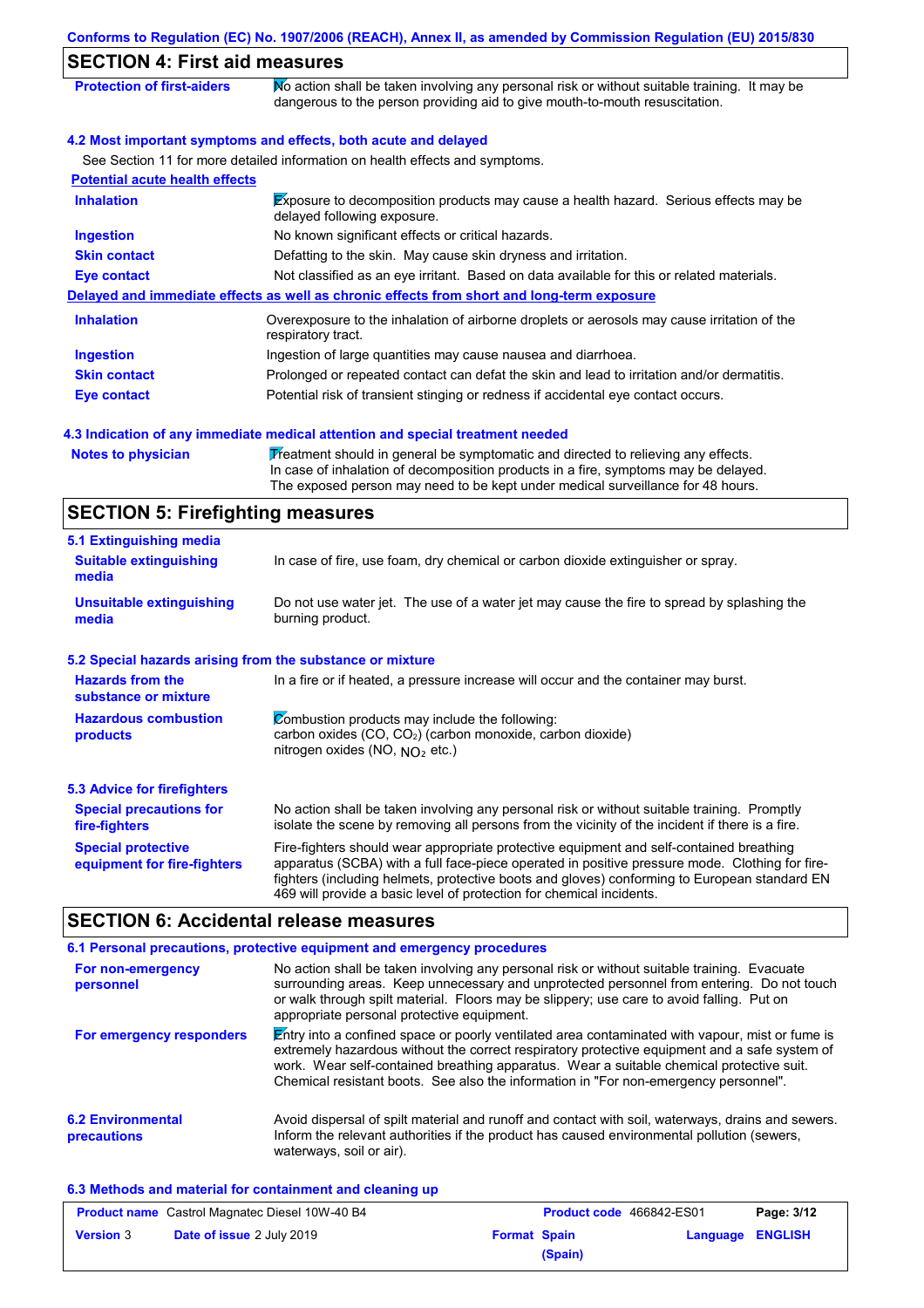## **SECTION 6: Accidental release measures**

| <b>Small spill</b>                        | Stop leak if without risk. Move containers from spill area. Absorb with an inert material and<br>place in an appropriate waste disposal container. Dispose of via a licensed waste disposal<br>contractor.                                                                                                                                                                                     |
|-------------------------------------------|------------------------------------------------------------------------------------------------------------------------------------------------------------------------------------------------------------------------------------------------------------------------------------------------------------------------------------------------------------------------------------------------|
| Large spill                               | Stop leak if without risk. Move containers from spill area. Prevent entry into sewers, water<br>courses, basements or confined areas. Contain and collect spillage with non-combustible,<br>absorbent material e.g. sand, earth, vermiculite or diatomaceous earth and place in container<br>for disposal according to local regulations. Dispose of via a licensed waste disposal contractor. |
| 6.4 Reference to other<br><b>sections</b> | See Section 1 for emergency contact information.<br>See Section 5 for firefighting measures.<br>See Section 8 for information on appropriate personal protective equipment.<br>See Section 12 for environmental precautions.<br>See Section 13 for additional waste treatment information.                                                                                                     |

## **SECTION 7: Handling and storage**

| 7.1 Precautions for safe handling                                                    |                                                                                                                                                                                                                                                                                                                                                                                                                                                                                          |  |  |
|--------------------------------------------------------------------------------------|------------------------------------------------------------------------------------------------------------------------------------------------------------------------------------------------------------------------------------------------------------------------------------------------------------------------------------------------------------------------------------------------------------------------------------------------------------------------------------------|--|--|
| <b>Protective measures</b>                                                           | Put on appropriate personal protective equipment.                                                                                                                                                                                                                                                                                                                                                                                                                                        |  |  |
| <b>Advice on general</b><br>occupational hygiene                                     | Eating, drinking and smoking should be prohibited in areas where this material is handled,<br>stored and processed. Wash thoroughly after handling. Remove contaminated clothing and<br>protective equipment before entering eating areas. See also Section 8 for additional<br>information on hygiene measures.                                                                                                                                                                         |  |  |
| <b>7.2 Conditions for safe</b><br>storage, including any<br><i>incompatibilities</i> | Store in accordance with local regulations. Store in a dry, cool and well-ventilated area, away<br>from incompatible materials (see Section 10). Keep away from heat and direct sunlight. Keep<br>container tightly closed and sealed until ready for use. Containers that have been opened must<br>be carefully resealed and kept upright to prevent leakage. Store and use only in equipment/<br>containers designed for use with this product. Do not store in unlabelled containers. |  |  |
| <b>Not suitable</b>                                                                  | Prolonged exposure to elevated temperature                                                                                                                                                                                                                                                                                                                                                                                                                                               |  |  |
| 7.3 Specific end use(s)                                                              |                                                                                                                                                                                                                                                                                                                                                                                                                                                                                          |  |  |
| <b>Recommendations</b>                                                               | See section 1.2 and Exposure scenarios in annex, if applicable.                                                                                                                                                                                                                                                                                                                                                                                                                          |  |  |
|                                                                                      | <b>SECTION 8: Exposure controls/personal protection</b>                                                                                                                                                                                                                                                                                                                                                                                                                                  |  |  |
| <b>8.1 Control parameters</b>                                                        |                                                                                                                                                                                                                                                                                                                                                                                                                                                                                          |  |  |
| <b>Occupational exposure limits</b>                                                  | No exposure limit value known.                                                                                                                                                                                                                                                                                                                                                                                                                                                           |  |  |
| <b>Product/ingredient name</b>                                                       | <b>Exposure limit values</b>                                                                                                                                                                                                                                                                                                                                                                                                                                                             |  |  |

| Distillates (petroleum), hydrotreated heavy paraffinic       | National institute of occupational safety and health (Spain).<br>TWA: 5 mg/m <sup>3</sup> 8 hours. Issued/Revised: 1/2008 Form: Mist<br>STEL: 10 mg/m <sup>3</sup> 15 minutes. Issued/Revised: 1/2008 Form: Mist |
|--------------------------------------------------------------|------------------------------------------------------------------------------------------------------------------------------------------------------------------------------------------------------------------|
| Distillates (petroleum), solvent-dewaxed heavy<br>paraffinic | National institute of occupational safety and health (Spain).                                                                                                                                                    |
|                                                              | TWA: 5 mg/m <sup>3</sup> 8 hours. Issued/Revised: 1/2008 Form: Mist<br>STEL: 10 mg/m <sup>3</sup> 15 minutes. Issued/Revised: 1/2008 Form: Mist                                                                  |
|                                                              | Whilst specific OFI s for certain components may be shown in this section other components may be present in any mist                                                                                            |

mponents may be shown in this section, other components may be present in any mist, vapour or dust produced. Therefore, the specific OELs may not be applicable to the product as a whole and are provided for guidance only.

**Recommended monitoring procedures** If this product contains ingredients with exposure limits, personal, workplace atmosphere or biological monitoring may be required to determine the effectiveness of the ventilation or other control measures and/or the necessity to use respiratory protective equipment. Reference should be made to monitoring standards, such as the following: European Standard EN 689 (Workplace atmospheres - Guidance for the assessment of exposure by inhalation to chemical agents for comparison with limit values and measurement strategy) European Standard EN 14042 (Workplace atmospheres - Guide for the application and use of procedures for the assessment of exposure to chemical and biological agents) European Standard EN 482 (Workplace atmospheres - General requirements for the performance of procedures for the measurement of chemical agents) Reference to national guidance documents for methods for the determination of hazardous substances will also be required.

## **Derived No Effect Level**

No DNELs/DMELs available.

#### **Predicted No Effect Concentration**

No PNECs available

| <b>Product name</b> Castrol Magnatec Diesel 10W-40 B4 |                                  | Product code 466842-ES01 |         | Page: 4/12              |  |
|-------------------------------------------------------|----------------------------------|--------------------------|---------|-------------------------|--|
| <b>Version</b> 3                                      | <b>Date of issue 2 July 2019</b> | <b>Format Spain</b>      |         | <b>Language ENGLISH</b> |  |
|                                                       |                                  |                          | (Spain) |                         |  |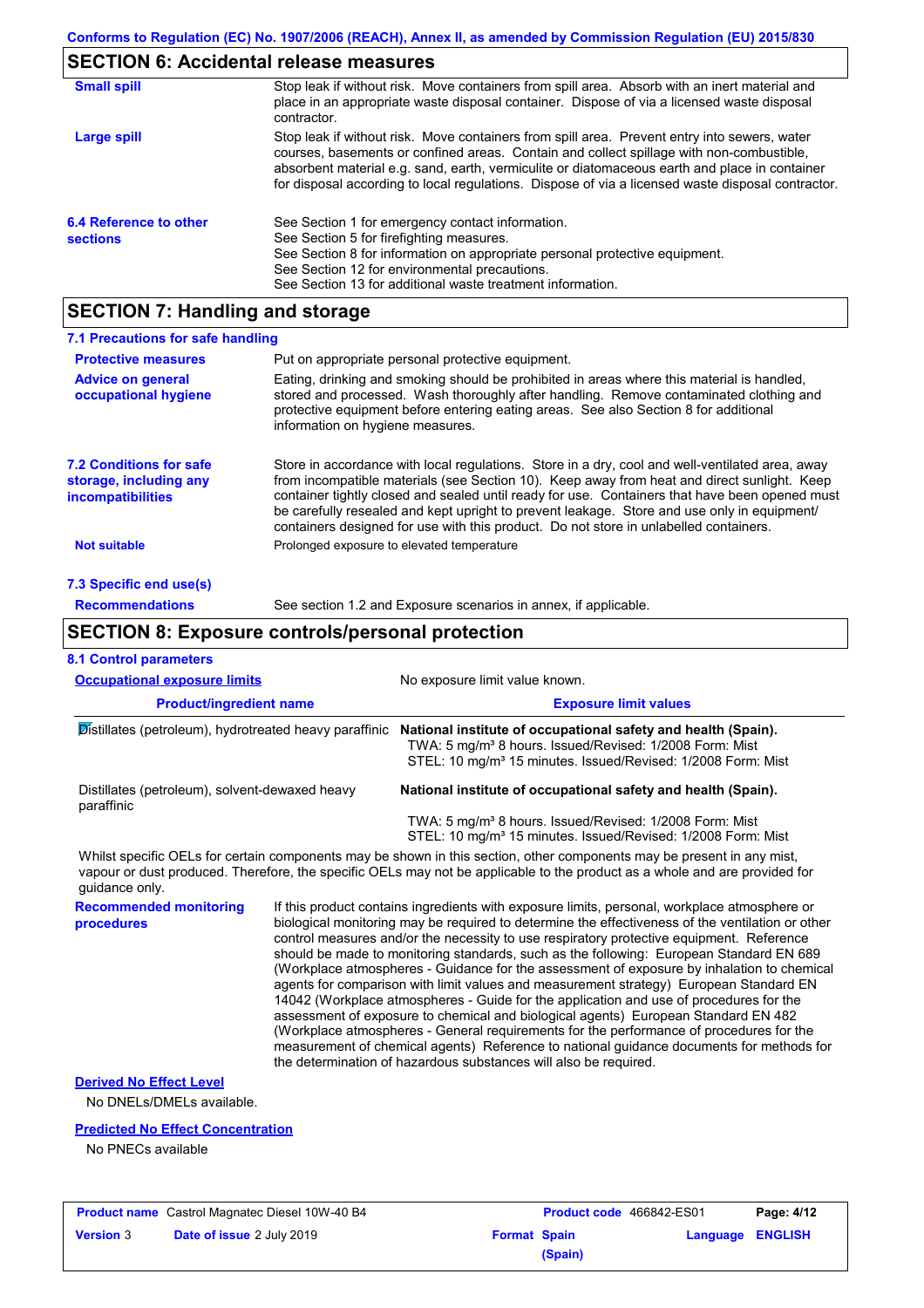# **SECTION 8: Exposure controls/personal protection**

| <b>8.2 Exposure controls</b>                   |                                                                                                                                                                                                                                                                                                                                                                                                                                                                                                                                                                                                                                                                                                                                                                                                                                                                                                                                                                                                         |
|------------------------------------------------|---------------------------------------------------------------------------------------------------------------------------------------------------------------------------------------------------------------------------------------------------------------------------------------------------------------------------------------------------------------------------------------------------------------------------------------------------------------------------------------------------------------------------------------------------------------------------------------------------------------------------------------------------------------------------------------------------------------------------------------------------------------------------------------------------------------------------------------------------------------------------------------------------------------------------------------------------------------------------------------------------------|
| <b>Appropriate engineering</b><br>controls     | Provide exhaust ventilation or other engineering controls to keep the relevant airborne<br>concentrations below their respective occupational exposure limits.<br>All activities involving chemicals should be assessed for their risks to health, to ensure<br>exposures are adequately controlled. Personal protective equipment should only be considered<br>after other forms of control measures (e.g. engineering controls) have been suitably evaluated.<br>Personal protective equipment should conform to appropriate standards, be suitable for use, be<br>kept in good condition and properly maintained.<br>Your supplier of personal protective equipment should be consulted for advice on selection and<br>appropriate standards. For further information contact your national organisation for standards.<br>The final choice of protective equipment will depend upon a risk assessment. It is important to<br>ensure that all items of personal protective equipment are compatible. |
| <b>Individual protection measures</b>          |                                                                                                                                                                                                                                                                                                                                                                                                                                                                                                                                                                                                                                                                                                                                                                                                                                                                                                                                                                                                         |
| <b>Hygiene measures</b>                        | Wash hands, forearms and face thoroughly after handling chemical products, before eating,<br>smoking and using the lavatory and at the end of the working period. Ensure that eyewash<br>stations and safety showers are close to the workstation location.                                                                                                                                                                                                                                                                                                                                                                                                                                                                                                                                                                                                                                                                                                                                             |
| <b>Respiratory protection</b>                  | In case of insufficient ventilation, wear suitable respiratory equipment.<br>The correct choice of respiratory protection depends upon the chemicals being handled, the<br>conditions of work and use, and the condition of the respiratory equipment. Safety procedures<br>should be developed for each intended application. Respiratory protection equipment should<br>therefore be chosen in consultation with the supplier/manufacturer and with a full assessment<br>of the working conditions.                                                                                                                                                                                                                                                                                                                                                                                                                                                                                                   |
| <b>Eye/face protection</b>                     | Safety glasses with side shields.                                                                                                                                                                                                                                                                                                                                                                                                                                                                                                                                                                                                                                                                                                                                                                                                                                                                                                                                                                       |
| <b>Skin protection</b>                         |                                                                                                                                                                                                                                                                                                                                                                                                                                                                                                                                                                                                                                                                                                                                                                                                                                                                                                                                                                                                         |
| <b>Hand protection</b>                         | <b>General Information:</b><br>Because specific work environments and material handling practices vary, safety procedures<br>should be developed for each intended application. The correct choice of protective gloves<br>depends upon the chemicals being handled, and the conditions of work and use. Most gloves<br>provide protection for only a limited time before they must be discarded and replaced (even the<br>best chemically resistant gloves will break down after repeated chemical exposures).                                                                                                                                                                                                                                                                                                                                                                                                                                                                                         |
|                                                | Gloves should be chosen in consultation with the supplier / manufacturer and taking account of<br>a full assessment of the working conditions.                                                                                                                                                                                                                                                                                                                                                                                                                                                                                                                                                                                                                                                                                                                                                                                                                                                          |
|                                                | Recommended: Nitrile gloves.<br><b>Breakthrough time:</b>                                                                                                                                                                                                                                                                                                                                                                                                                                                                                                                                                                                                                                                                                                                                                                                                                                                                                                                                               |
|                                                | Breakthrough time data are generated by glove manufacturers under laboratory test conditions<br>and represent how long a glove can be expected to provide effective permeation resistance. It<br>is important when following breakthrough time recommendations that actual workplace<br>conditions are taken into account. Always consult with your glove supplier for up-to-date<br>technical information on breakthrough times for the recommended glove type.<br>Our recommendations on the selection of gloves are as follows:                                                                                                                                                                                                                                                                                                                                                                                                                                                                      |
|                                                | Continuous contact:                                                                                                                                                                                                                                                                                                                                                                                                                                                                                                                                                                                                                                                                                                                                                                                                                                                                                                                                                                                     |
|                                                | Gloves with a minimum breakthrough time of 240 minutes, or >480 minutes if suitable gloves<br>can be obtained.<br>If suitable gloves are not available to offer that level of protection, gloves with shorter<br>breakthrough times may be acceptable as long as appropriate glove maintenance and<br>replacement regimes are determined and adhered to.                                                                                                                                                                                                                                                                                                                                                                                                                                                                                                                                                                                                                                                |
|                                                | Short-term / splash protection:                                                                                                                                                                                                                                                                                                                                                                                                                                                                                                                                                                                                                                                                                                                                                                                                                                                                                                                                                                         |
|                                                | Recommended breakthrough times as above.<br>It is recognised that for short-term, transient exposures, gloves with shorter breakthrough times<br>may commonly be used. Therefore, appropriate maintenance and replacement regimes must<br>be determined and rigorously followed.                                                                                                                                                                                                                                                                                                                                                                                                                                                                                                                                                                                                                                                                                                                        |
|                                                | <b>Glove Thickness:</b>                                                                                                                                                                                                                                                                                                                                                                                                                                                                                                                                                                                                                                                                                                                                                                                                                                                                                                                                                                                 |
|                                                | For general applications, we recommend gloves with a thickness typically greater than 0.35 mm.                                                                                                                                                                                                                                                                                                                                                                                                                                                                                                                                                                                                                                                                                                                                                                                                                                                                                                          |
|                                                | It should be emphasised that glove thickness is not necessarily a good predictor of glove<br>resistance to a specific chemical, as the permeation efficiency of the glove will be dependent<br>on the exact composition of the glove material. Therefore, glove selection should also be based<br>on consideration of the task requirements and knowledge of breakthrough times.<br>Glove thickness may also vary depending on the glove manufacturer, the glove type and the<br>glove model. Therefore, the manufacturers' technical data should always be taken into account                                                                                                                                                                                                                                                                                                                                                                                                                          |
| Product name Castrol Magnatec Diesel 10W-40 B4 | Product code 466842-ES01<br>Page: 5/12                                                                                                                                                                                                                                                                                                                                                                                                                                                                                                                                                                                                                                                                                                                                                                                                                                                                                                                                                                  |

|                  | <b>Product name</b> Castrol Magnatec Diesel 10W-40 B4 |                     | Product code 466842-ES01 | Page: 5/12       |
|------------------|-------------------------------------------------------|---------------------|--------------------------|------------------|
| <b>Version</b> 3 | <b>Date of issue 2 July 2019</b>                      | <b>Format Spain</b> |                          | Language ENGLISH |
|                  |                                                       | (Spain)             |                          |                  |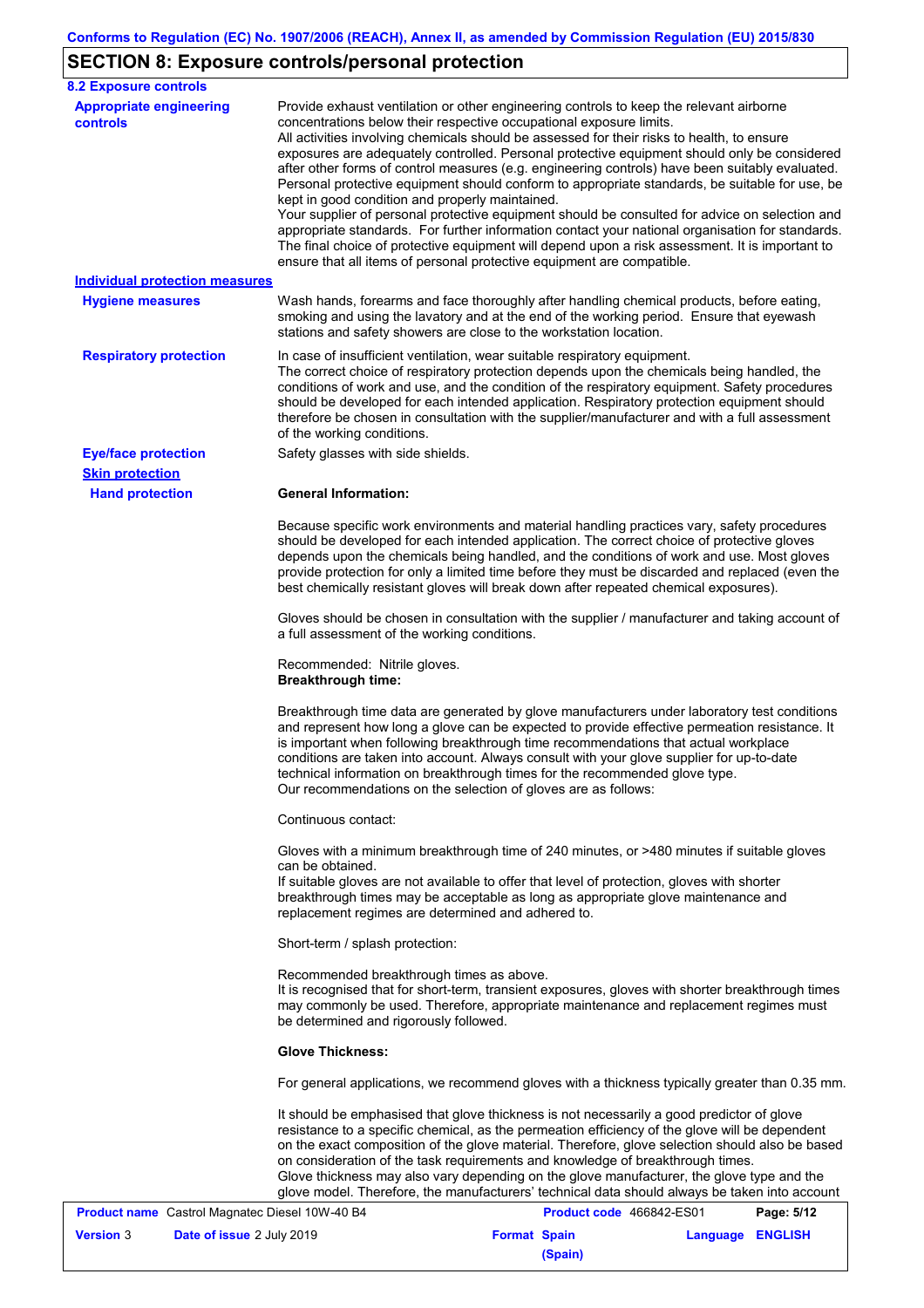## **SECTION 8: Exposure controls/personal protection**

|  | to ensure selection of the most appropriate glove for the task. |  |  |  |  |
|--|-----------------------------------------------------------------|--|--|--|--|
|  |                                                                 |  |  |  |  |

Note: Depending on the activity being conducted, gloves of varying thickness may be required for specific tasks. For example:

 • Thinner gloves (down to 0.1 mm or less) may be required where a high degree of manual dexterity is needed. However, these gloves are only likely to give short duration protection and would normally be just for single use applications, then disposed of.

 • Thicker gloves (up to 3 mm or more) may be required where there is a mechanical (as well as a chemical) risk i.e. where there is abrasion or puncture potential.

| <b>Skin and body</b>                             | Use of protective clothing is good industrial practice.<br>Personal protective equipment for the body should be selected based on the task being<br>performed and the risks involved and should be approved by a specialist before handling this<br>product.<br>Cotton or polyester/cotton overalls will only provide protection against light superficial<br>contamination that will not soak through to the skin. Overalls should be laundered on a regular<br>basis. When the risk of skin exposure is high (e.g. when cleaning up spillages or if there is a<br>risk of splashing) then chemical resistant aprons and/or impervious chemical suits and boots<br>will be required. |
|--------------------------------------------------|---------------------------------------------------------------------------------------------------------------------------------------------------------------------------------------------------------------------------------------------------------------------------------------------------------------------------------------------------------------------------------------------------------------------------------------------------------------------------------------------------------------------------------------------------------------------------------------------------------------------------------------------------------------------------------------|
| <b>Refer to standards:</b>                       | Respiratory protection: EN 529<br>Gloves: EN 420, EN 374<br>Eye protection: EN 166<br>Filtering half-mask: EN 149<br>Filtering half-mask with valve: EN 405<br>Half-mask: EN 140 plus filter<br>Full-face mask: EN 136 plus filter<br>Particulate filters: EN 143<br>Gas/combined filters: EN 14387                                                                                                                                                                                                                                                                                                                                                                                   |
| <b>Environmental exposure</b><br><b>controls</b> | Emissions from ventilation or work process equipment should be checked to ensure they<br>comply with the requirements of environmental protection legislation. In some cases, fume<br>scrubbers, filters or engineering modifications to the process equipment will be necessary to<br>reduce emissions to acceptable levels.                                                                                                                                                                                                                                                                                                                                                         |

## **SECTION 9: Physical and chemical properties**

#### **9.1 Information on basic physical and chemical properties**

| <b>Appearance</b>                                      |                                                                                         |
|--------------------------------------------------------|-----------------------------------------------------------------------------------------|
| <b>Physical state</b>                                  | Liquid.                                                                                 |
| <b>Colour</b>                                          | Amber. [Light]                                                                          |
| <b>Odour</b>                                           | Not available.                                                                          |
| <b>Odour threshold</b>                                 | Not available.                                                                          |
| pH                                                     | Not available.                                                                          |
| <b>Melting point/freezing point</b>                    | Not available.                                                                          |
| Initial boiling point and boiling<br>range             | Not available.                                                                          |
| <b>Pour point</b>                                      | -42 $\degree$ C                                                                         |
| <b>Flash point</b>                                     | Closed cup: 204°C (399.2°F) [Pensky-Martens.]<br>Open cup: 242°C (467.6°F) [Cleveland.] |
| <b>Evaporation rate</b>                                | Not available.                                                                          |
| <b>Flammability (solid, gas)</b>                       | Not available.                                                                          |
| <b>Upper/lower flammability or</b><br>explosive limits | Not available.                                                                          |
| <b>Vapour pressure</b>                                 | Not available.                                                                          |
| <b>Vapour density</b>                                  | Not available.                                                                          |
| <b>Relative density</b>                                | Not available.                                                                          |
| <b>Density</b>                                         | <1000 kg/m <sup>3</sup> (<1 g/cm <sup>3</sup> ) at 15 <sup>°</sup> C                    |
| <b>Solubility(ies)</b>                                 | insoluble in water.                                                                     |
| <b>Partition coefficient: n-octanol/</b><br>water      | Not available.                                                                          |
| <b>Auto-ignition temperature</b>                       | Not available.                                                                          |
| <b>Decomposition temperature</b>                       | Not available.                                                                          |
| <b>Product name</b> Castrol Magnatec Diesel 10W-40 B4  | Product code 466842-ES01<br>Page: 6/12                                                  |
| <b>Version 3</b><br>Date of issue 2 July 2019          | <b>Format Spain</b><br><b>ENGLISH</b><br>Language                                       |
|                                                        | (Spain)                                                                                 |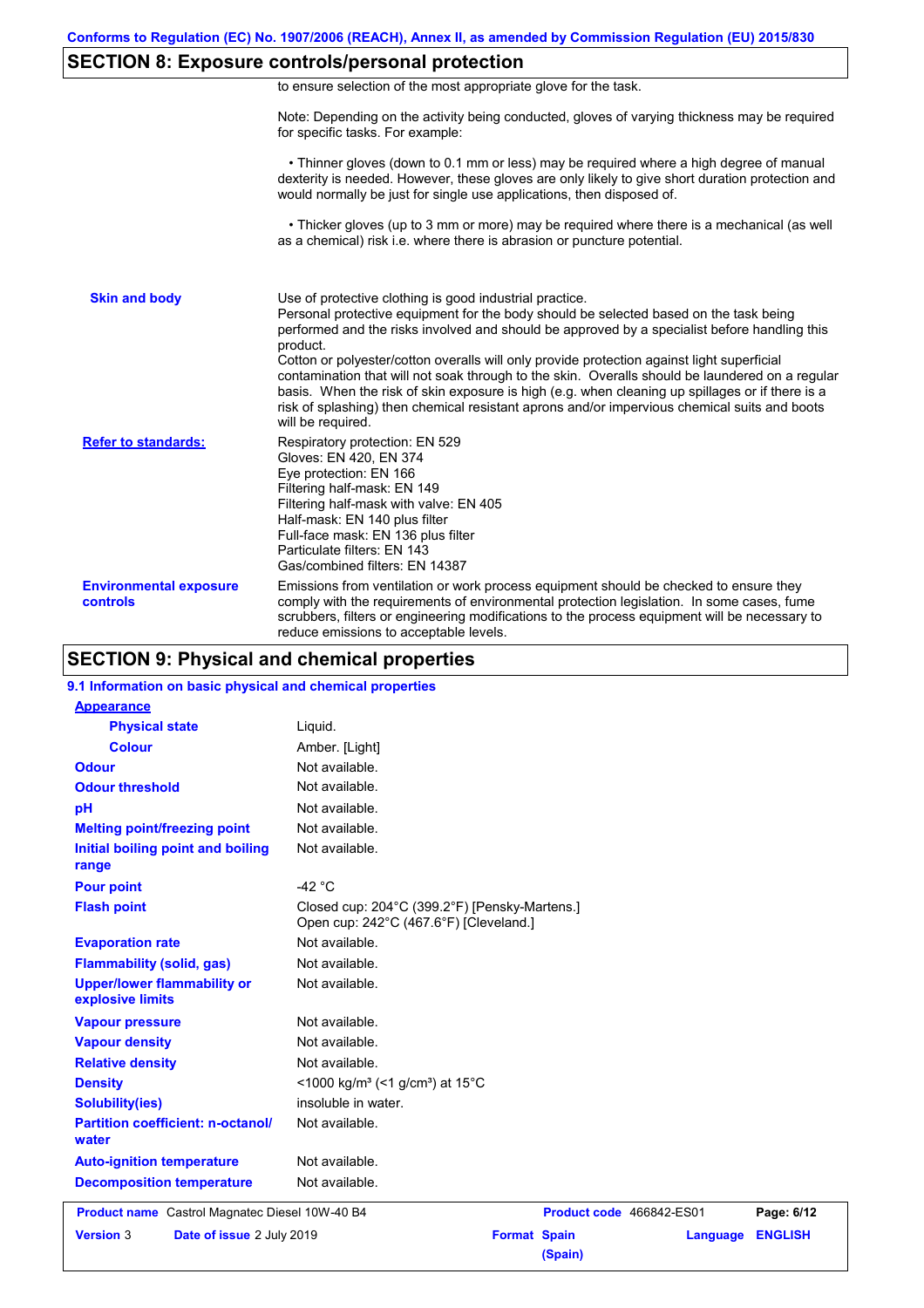# **SECTION 9: Physical and chemical properties**

| <b>Viscosity</b>            | Kinematic: $99.9$ mm <sup>2</sup> /s ( $99.9$ cSt) at $40^{\circ}$ C<br>Kinematic: 13.7 to 16.2 mm <sup>2</sup> /s (13.7 to 16.2 cSt) at 100°C |
|-----------------------------|------------------------------------------------------------------------------------------------------------------------------------------------|
| <b>Explosive properties</b> | Not available.                                                                                                                                 |
| <b>Oxidising properties</b> | Not available.                                                                                                                                 |

#### **9.2 Other information**

No additional information.

| <b>SECTION 10: Stability and reactivity</b>       |                                                                                                                                                                         |  |  |  |
|---------------------------------------------------|-------------------------------------------------------------------------------------------------------------------------------------------------------------------------|--|--|--|
| <b>10.1 Reactivity</b>                            | No specific test data available for this product. Refer to Conditions to avoid and Incompatible<br>materials for additional information.                                |  |  |  |
| <b>10.2 Chemical stability</b>                    | The product is stable.                                                                                                                                                  |  |  |  |
| <b>10.3 Possibility of</b><br>hazardous reactions | Under normal conditions of storage and use, hazardous reactions will not occur.<br>Under normal conditions of storage and use, hazardous polymerisation will not occur. |  |  |  |
| <b>10.4 Conditions to avoid</b>                   | Avoid all possible sources of ignition (spark or flame).                                                                                                                |  |  |  |
| <b>10.5 Incompatible materials</b>                | Reactive or incompatible with the following materials: oxidising materials.                                                                                             |  |  |  |
| <b>10.6 Hazardous</b><br>decomposition products   | Under normal conditions of storage and use, hazardous decomposition products should not be<br>produced.                                                                 |  |  |  |

# **SECTION 11: Toxicological information**

| 11.1 Information on toxicological effects          |                                                                                                                                                                                                                                                                                                                                                                                                          |                                |          |                |
|----------------------------------------------------|----------------------------------------------------------------------------------------------------------------------------------------------------------------------------------------------------------------------------------------------------------------------------------------------------------------------------------------------------------------------------------------------------------|--------------------------------|----------|----------------|
| <b>Acute toxicity estimates</b>                    |                                                                                                                                                                                                                                                                                                                                                                                                          |                                |          |                |
| Not available.                                     |                                                                                                                                                                                                                                                                                                                                                                                                          |                                |          |                |
| <b>Information on likely</b><br>routes of exposure | Routes of entry anticipated: Dermal, Inhalation.                                                                                                                                                                                                                                                                                                                                                         |                                |          |                |
| <b>Potential acute health effects</b>              |                                                                                                                                                                                                                                                                                                                                                                                                          |                                |          |                |
| <b>Inhalation</b>                                  | <b>Exposure to decomposition products may cause a health hazard.</b> Serious effects may be<br>delayed following exposure.                                                                                                                                                                                                                                                                               |                                |          |                |
| <b>Ingestion</b>                                   | No known significant effects or critical hazards.                                                                                                                                                                                                                                                                                                                                                        |                                |          |                |
| <b>Skin contact</b>                                | Defatting to the skin. May cause skin dryness and irritation.                                                                                                                                                                                                                                                                                                                                            |                                |          |                |
| Eye contact                                        | Not classified as an eye irritant. Based on data available for this or related materials.                                                                                                                                                                                                                                                                                                                |                                |          |                |
|                                                    | Symptoms related to the physical, chemical and toxicological characteristics                                                                                                                                                                                                                                                                                                                             |                                |          |                |
| <b>Inhalation</b>                                  | No specific data.                                                                                                                                                                                                                                                                                                                                                                                        |                                |          |                |
| <b>Ingestion</b>                                   | No specific data.                                                                                                                                                                                                                                                                                                                                                                                        |                                |          |                |
| <b>Skin contact</b>                                | Adverse symptoms may include the following:<br>irritation<br>dryness<br>cracking                                                                                                                                                                                                                                                                                                                         |                                |          |                |
| <b>Eye contact</b>                                 | No specific data.                                                                                                                                                                                                                                                                                                                                                                                        |                                |          |                |
|                                                    | Delayed and immediate effects as well as chronic effects from short and long-term exposure                                                                                                                                                                                                                                                                                                               |                                |          |                |
| <b>Inhalation</b>                                  | Overexposure to the inhalation of airborne droplets or aerosols may cause irritation of the<br>respiratory tract.                                                                                                                                                                                                                                                                                        |                                |          |                |
| <b>Ingestion</b>                                   | Ingestion of large quantities may cause nausea and diarrhoea.                                                                                                                                                                                                                                                                                                                                            |                                |          |                |
| <b>Skin contact</b>                                | Prolonged or repeated contact can defat the skin and lead to irritation and/or dermatitis.                                                                                                                                                                                                                                                                                                               |                                |          |                |
| <b>Eye contact</b>                                 | Potential risk of transient stinging or redness if accidental eye contact occurs.                                                                                                                                                                                                                                                                                                                        |                                |          |                |
| <b>Potential chronic health effects</b>            |                                                                                                                                                                                                                                                                                                                                                                                                          |                                |          |                |
| <b>General</b>                                     | USED ENGINE OILS<br>Combustion products resulting from the operation of internal combustion engines contaminate<br>engine oils during use. Used engine oil may contain hazardous components which have the<br>potential to cause skin cancer. Frequent or prolonged contact with all types and makes of used<br>engine oil must therefore be avoided and a high standard of personal hygiene maintained. |                                |          |                |
| <b>Carcinogenicity</b>                             | No known significant effects or critical hazards.                                                                                                                                                                                                                                                                                                                                                        |                                |          |                |
| <b>Mutagenicity</b>                                | No known significant effects or critical hazards.                                                                                                                                                                                                                                                                                                                                                        |                                |          |                |
| <b>Developmental effects</b>                       | No known significant effects or critical hazards.                                                                                                                                                                                                                                                                                                                                                        |                                |          |                |
| Product name Castrol Magnatec Diesel 10W-40 B4     |                                                                                                                                                                                                                                                                                                                                                                                                          | Product code 466842-ES01       |          | Page: 7/12     |
| <b>Version 3</b><br>Date of issue 2 July 2019      |                                                                                                                                                                                                                                                                                                                                                                                                          | <b>Format Spain</b><br>(Spain) | Language | <b>ENGLISH</b> |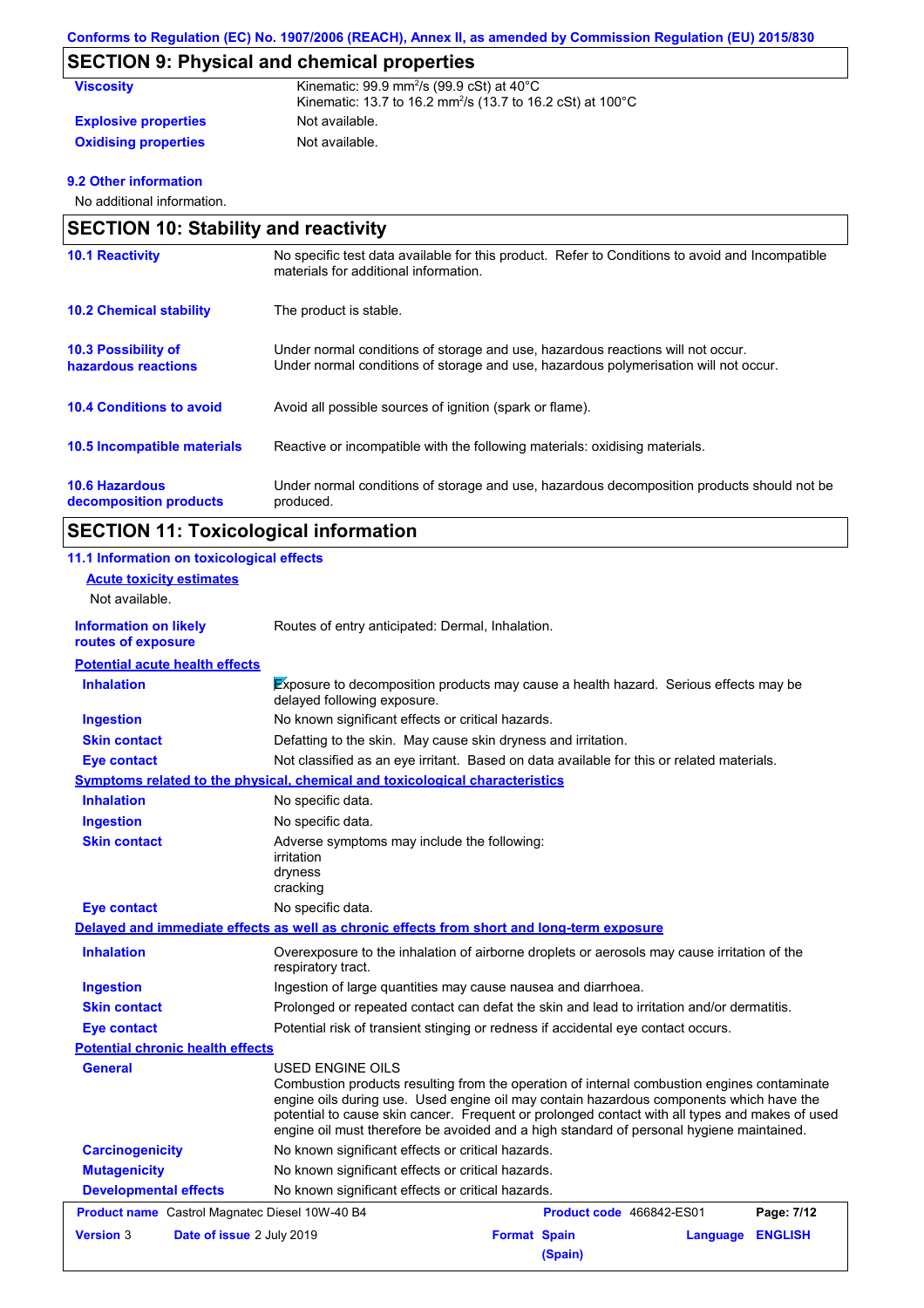## **SECTION 11: Toxicological information**

**Fertility effects** No known significant effects or critical hazards.

### **SECTION 12: Ecological information**

#### **12.1 Toxicity**

#### **Environmental hazards** Not classified as dangerous

Product not classified for environmental effects. Based on data available for this or related materials.

#### **12.2 Persistence and degradability**

Expected to be biodegradable.

#### **12.3 Bioaccumulative potential**

This product is not expected to bioaccumulate through food chains in the environment.

| <b>12.4 Mobility in soil</b>                            |                                                                      |
|---------------------------------------------------------|----------------------------------------------------------------------|
| <b>Soil/water partition</b><br><b>coefficient (Koc)</b> | Not available.                                                       |
| <b>Mobility</b>                                         | Spillages may penetrate the soil causing ground water contamination. |

#### **12.5 Results of PBT and vPvB assessment**

Product does not meet the criteria for PBT or vPvB according to Regulation (EC) No. 1907/2006, Annex XIII.

#### **12.6 Other adverse effects**

Spills may form a film on water surfaces causing physical damage to organisms. Oxygen transfer could also be impaired. **Other ecological information**

## **SECTION 13: Disposal considerations**

#### **13.1 Waste treatment methods**

**Methods of disposal**

#### **Product**

Where possible, arrange for product to be recycled. Dispose of via an authorised person/ licensed waste disposal contractor in accordance with local regulations.

#### **European waste catalogue (EWC) Hazardous waste** Yes.

| Waste code                                                                                                              | <b>Waste designation</b>                                        |  |  |
|-------------------------------------------------------------------------------------------------------------------------|-----------------------------------------------------------------|--|--|
| $130205*$                                                                                                               | mineral-based non-chlorinated engine, gear and lubricating oils |  |  |
| Unuque deviation from the intended use and/or the presence of onunatedial conteminante may require an elternative water |                                                                 |  |  |

**Packaging** However, deviation from the intended use and/or the presence of any potential contaminants may require an alternative waste disposal code to be assigned by the end user.

| Where possible, arrange for product to be recycled. Dispose of via an authorised person/<br>licensed waste disposal contractor in accordance with local regulations.                                                                                                                                                                                                                                                                                                                            |
|-------------------------------------------------------------------------------------------------------------------------------------------------------------------------------------------------------------------------------------------------------------------------------------------------------------------------------------------------------------------------------------------------------------------------------------------------------------------------------------------------|
| This material and its container must be disposed of in a safe way. Care should be taken when<br>handling emptied containers that have not been cleaned or rinsed out. Empty containers or<br>liners may retain some product residues. Empty containers represent a fire hazard as they may<br>contain flammable product residues and vapour. Never weld, solder or braze empty containers.<br>Avoid dispersal of spilt material and runoff and contact with soil, waterways, drains and sewers. |
| Commission 2014/955/EU<br>Directive 2008/98/EC                                                                                                                                                                                                                                                                                                                                                                                                                                                  |
|                                                                                                                                                                                                                                                                                                                                                                                                                                                                                                 |

# **SECTION 14: Transport information**

|                                           | <b>ADR/RID</b>                                        | <b>ADN</b>          | <b>IMDG</b>              | <b>IATA</b>                |
|-------------------------------------------|-------------------------------------------------------|---------------------|--------------------------|----------------------------|
| 14.1 UN number                            | Not regulated.                                        | Not regulated.      | Not regulated.           | Not regulated.             |
| 14.2 UN proper<br>shipping name           |                                                       |                     |                          |                            |
| <b>14.3 Transport</b><br>hazard class(es) |                                                       |                     |                          |                            |
|                                           | <b>Product name</b> Castrol Magnatec Diesel 10W-40 B4 |                     | Product code 466842-ES01 | Page: 8/12                 |
| <b>Version 3</b>                          | Date of issue 2 July 2019                             | <b>Format Spain</b> | (Spain)                  | <b>ENGLISH</b><br>Language |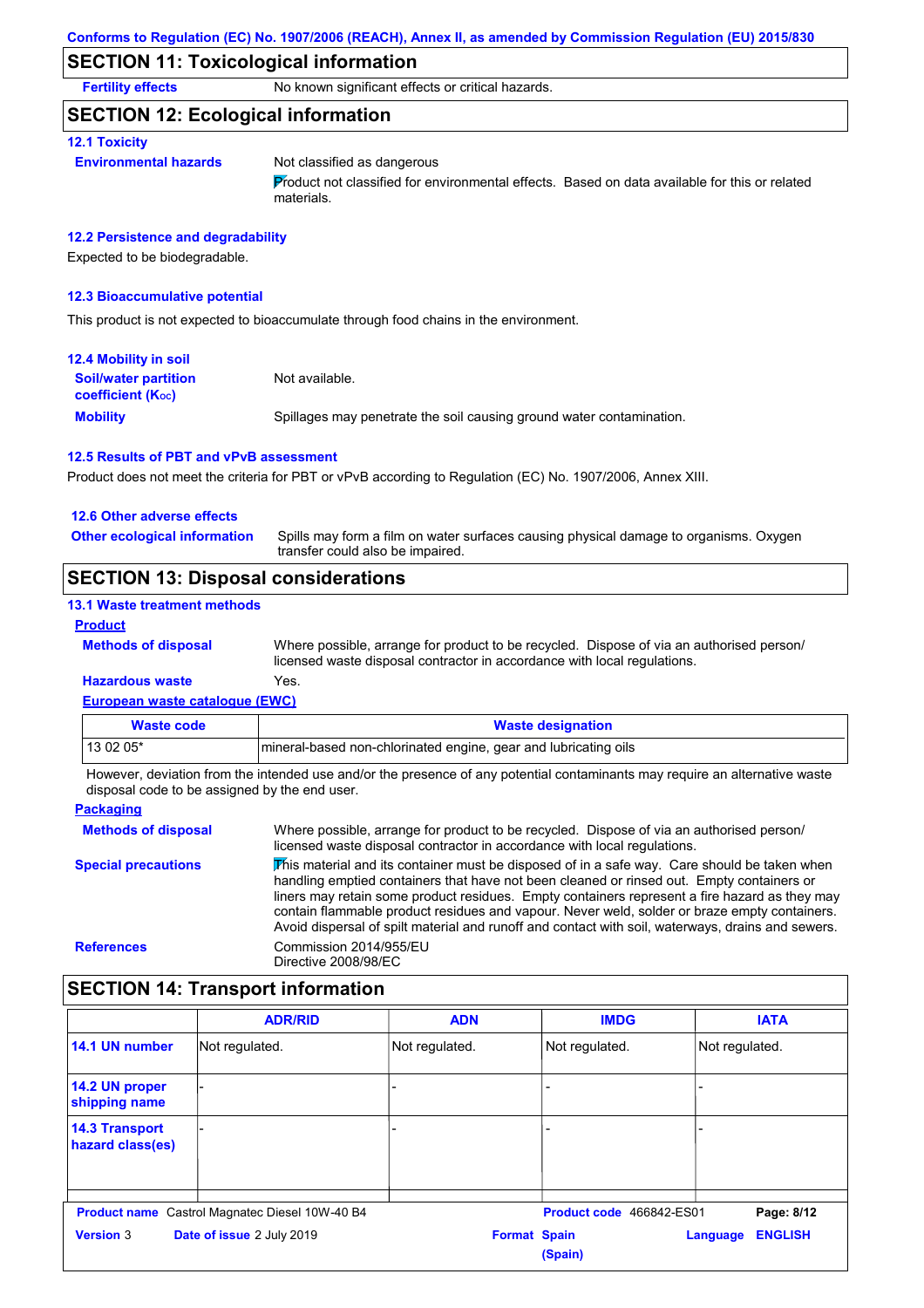## **SECTION 14: Transport information**

| 14.4 Packing<br>group                   |      |     |     |     |
|-----------------------------------------|------|-----|-----|-----|
| 14.5<br><b>Environmental</b><br>hazards | INo. | No. | No. | No. |
| <b>Additional</b><br>information        |      |     |     |     |

**14.6 Special precautions for user** Not available.

**14.7 Transport in bulk according to Annex II of Marpol and the IBC Code** Not available.

## **SECTION 15: Regulatory information**

**15.1 Safety, health and environmental regulations/legislation specific for the substance or mixture**

#### **EU Regulation (EC) No. 1907/2006 (REACH)**

#### **Annex XIV - List of substances subject to authorisation**

#### **Annex XIV**

None of the components are listed.

**Substances of very high concern**

None of the components are listed.

# **Other regulations**

| <b>REACH Status</b>                                             | The company, as identified in Section 1, sells this product in the EU in compliance with the<br>current requirements of REACH. |
|-----------------------------------------------------------------|--------------------------------------------------------------------------------------------------------------------------------|
| <b>United States inventory</b><br>(TSCA 8b)                     | All components are active or exempted.                                                                                         |
| <b>Australia inventory (AICS)</b>                               | All components are listed or exempted.                                                                                         |
| <b>Canada inventory</b>                                         | All components are listed or exempted.                                                                                         |
| <b>China inventory (IECSC)</b>                                  | All components are listed or exempted.                                                                                         |
| <b>Japan inventory (ENCS)</b>                                   | All components are listed or exempted.                                                                                         |
| <b>Korea inventory (KECI)</b>                                   | All components are listed or exempted.                                                                                         |
| <b>Philippines inventory</b><br>(PICCS)                         | All components are listed or exempted.                                                                                         |
| <b>Taiwan Chemical</b><br><b>Substances Inventory</b><br>(TCSI) | All components are listed or exempted.                                                                                         |
| Ozone depleting substances (1005/2009/EU)                       |                                                                                                                                |
| Not listed.                                                     |                                                                                                                                |
| Prior Informed Consent (PIC) (649/2012/EU)                      |                                                                                                                                |
| Not listed.                                                     |                                                                                                                                |

#### **Seveso Directive**

This product is not controlled under the Seveso Directive.

| <b>15.2 Chemical safety</b> | A Chemical Safety Assessment has been carried out for one or more of the substances within  |
|-----------------------------|---------------------------------------------------------------------------------------------|
| assessment                  | this mixture. A Chemical Safety Assessment has not been carried out for the mixture itself. |

## **SECTION 16: Other information**

| <b>Abbreviations and acronyms</b> | Inland Waterway<br>Road<br>ATE = Acute Toxicity Estimate<br><b>BCF</b> = Bioconcentration Factor<br>CAS = Chemical Abstracts Service | ADN = European Provisions concerning the International Carriage of Dangerous Goods by<br>ADR = The European Agreement concerning the International Carriage of Dangerous Goods by<br>CLP = Classification, Labelling and Packaging Regulation [Regulation (EC) No. 1272/2008] |                          |                |
|-----------------------------------|--------------------------------------------------------------------------------------------------------------------------------------|-------------------------------------------------------------------------------------------------------------------------------------------------------------------------------------------------------------------------------------------------------------------------------|--------------------------|----------------|
|                                   | <b>Product name</b> Castrol Magnatec Diesel 10W-40 B4                                                                                |                                                                                                                                                                                                                                                                               | Product code 466842-ES01 | Page: 9/12     |
| <b>Version 3</b>                  | Date of issue 2 July 2019                                                                                                            | <b>Format Spain</b><br>(Spain)                                                                                                                                                                                                                                                | Language                 | <b>ENGLISH</b> |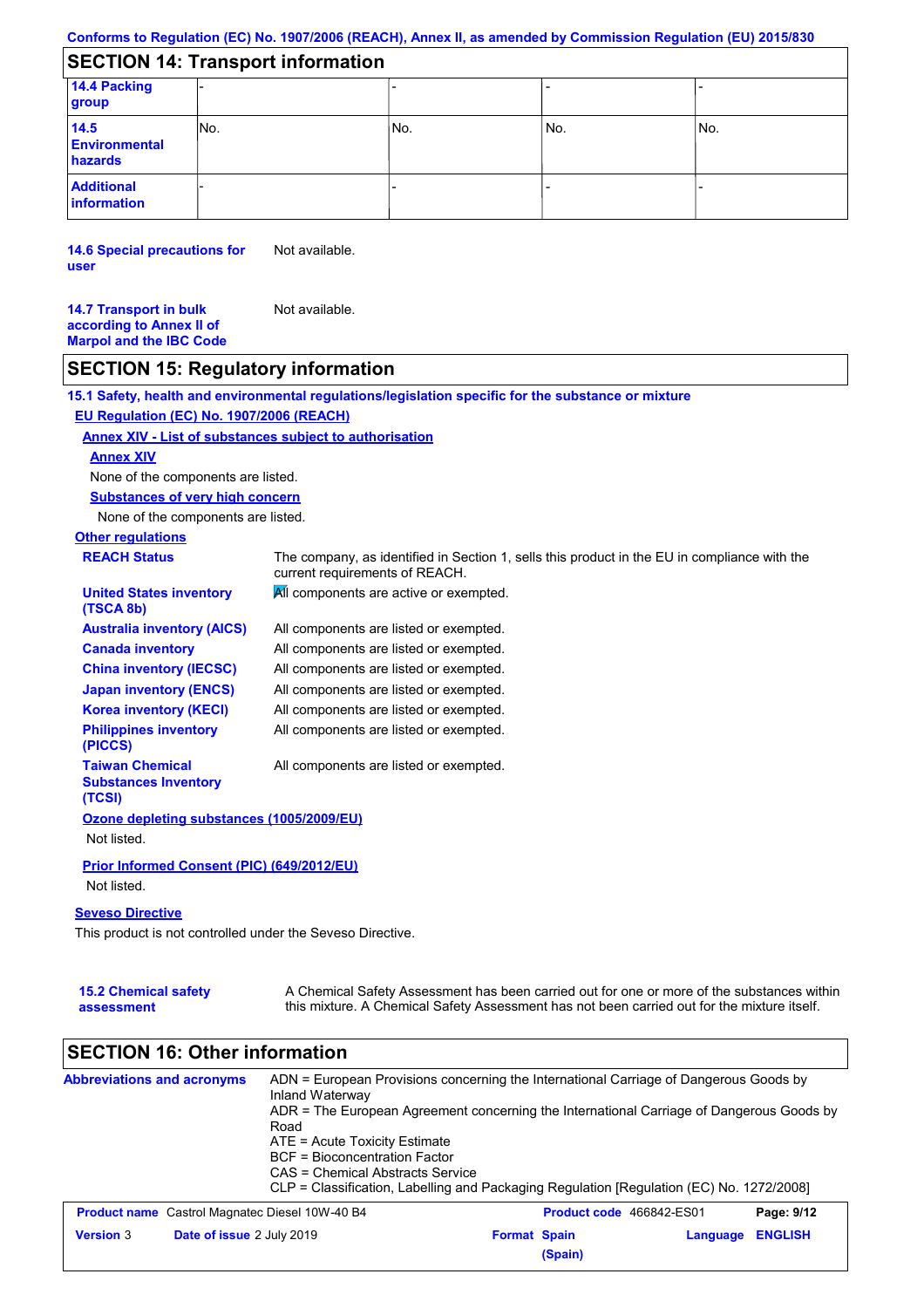### **SECTION 16: Other information**

CSA = Chemical Safety Assessment CSR = Chemical Safety Report DMEL = Derived Minimal Effect Level DNEL = Derived No Effect Level EINECS = European Inventory of Existing Commercial chemical Substances ES = Exposure Scenario EUH statement = CLP-specific Hazard statement EWC = European Waste Catalogue GHS = Globally Harmonized System of Classification and Labelling of Chemicals IATA = International Air Transport Association IBC = Intermediate Bulk Container IMDG = International Maritime Dangerous Goods LogPow = logarithm of the octanol/water partition coefficient MARPOL = International Convention for the Prevention of Pollution From Ships, 1973 as modified by the Protocol of 1978. ("Marpol" = marine pollution) OECD = Organisation for Economic Co-operation and Development PBT = Persistent, Bioaccumulative and Toxic PNEC = Predicted No Effect Concentration REACH = Registration, Evaluation, Authorisation and Restriction of Chemicals Regulation [Regulation (EC) No. 1907/2006] RID = The Regulations concerning the International Carriage of Dangerous Goods by Rail RRN = REACH Registration Number SADT = Self-Accelerating Decomposition Temperature SVHC = Substances of Very High Concern STOT-RE = Specific Target Organ Toxicity - Repeated Exposure STOT-SE = Specific Target Organ Toxicity - Single Exposure TWA = Time weighted average UN = United Nations UVCB = Complex hydrocarbon substance VOC = Volatile Organic Compound vPvB = Very Persistent and Very Bioaccumulative Varies = may contain one or more of the following 64741-88-4 / RRN 01-2119488706-23, 64741-89-5 / RRN 01-2119487067-30, 64741-95-3 / RRN 01-2119487081-40, 64741-96-4/ RRN 01-2119483621-38, 64742-01-4 / RRN 01-2119488707-21, 64742-44-5 / RRN 01-2119985177-24, 64742-45-6, 64742-52-5 / RRN 01-2119467170-45, 64742-53-6 / RRN 01-2119480375-34, 64742-54-7 / RRN 01-2119484627-25, 64742-55-8 / RRN 01-2119487077-29, 64742-56-9 / RRN 01-2119480132-48, 64742-57-0 / RRN 01-2119489287-22, 64742-58-1, 64742-62-7 / RRN 01-2119480472-38, 64742-63-8, 64742-65-0 / RRN 01-2119471299-27, 64742-70-7 / RRN 01-2119487080-42, 72623-85-9 / RRN 01-2119555262-43, 72623-86-0 / RRN 01-2119474878-16, 72623-87-1 / RRN 01-2119474889-13

**Procedure used to derive the classification according to Regulation (EC) No. 1272/2008 [CLP/GHS]**

| <b>Classification</b><br>Not classified.                |                                                                           | <b>Justification</b>                                                                                                                        |
|---------------------------------------------------------|---------------------------------------------------------------------------|---------------------------------------------------------------------------------------------------------------------------------------------|
|                                                         |                                                                           |                                                                                                                                             |
| <b>Full text of abbreviated H</b><br><b>statements</b>  | H315<br>H318<br>H411                                                      | Causes skin irritation.<br>Causes serious eye damage.<br>Toxic to aquatic life with long lasting effects.                                   |
| <b>Full text of classifications</b><br><b>[CLP/GHS]</b> | <b>Aguatic Chronic 2, H411</b><br>Eye Dam. 1, H318<br>Skin Irrit. 2, H315 | LONG-TERM (CHRONIC) AQUATIC HAZARD - Category 2<br>SERIOUS EYE DAMAGE/EYE IRRITATION - Category 1<br>SKIN CORROSION/IRRITATION - Category 2 |
| <b>History</b>                                          |                                                                           |                                                                                                                                             |
| Date of issue/Date of<br>revision                       | 02/07/2019.                                                               |                                                                                                                                             |
| Date of previous issue                                  | 05/04/2019.                                                               |                                                                                                                                             |
| <b>Prepared by</b>                                      | <b>Product Stewardship</b>                                                |                                                                                                                                             |
|                                                         | <u>Viladis stas information that has absorbed from monitoral classes</u>  |                                                                                                                                             |

**Indicates information that has changed from previously issued version.**

#### **Notice to reader**

All reasonably practicable steps have been taken to ensure this data sheet and the health, safety and environmental information contained in it is accurate as of the date specified below. No warranty or representation, express or implied is made as to the accuracy or completeness of the data and information in this data sheet.

The data and advice given apply when the product is sold for the stated application or applications. You should not use the product other than for the stated application or applications without seeking advice from BP Group.

It is the user's obligation to evaluate and use this product safely and to comply with all applicable laws and regulations. The BP Group shall not be responsible for any damage or injury resulting from use, other than the stated product use of the material, from any failure to adhere to recommendations, or from any hazards inherent in the nature of the material. Purchasers of the product for supply to a third party for use at work, have a duty to take all necessary steps to ensure that any person handling or

| <b>Product name</b> Castrol Magnatec Diesel 10W-40 B4 |                                  | Product code 466842-ES01 |         | Page: 10/12 |                  |
|-------------------------------------------------------|----------------------------------|--------------------------|---------|-------------|------------------|
| <b>Version 3</b>                                      | <b>Date of issue 2 July 2019</b> | <b>Format Spain</b>      |         |             | Language ENGLISH |
|                                                       |                                  |                          | (Spain) |             |                  |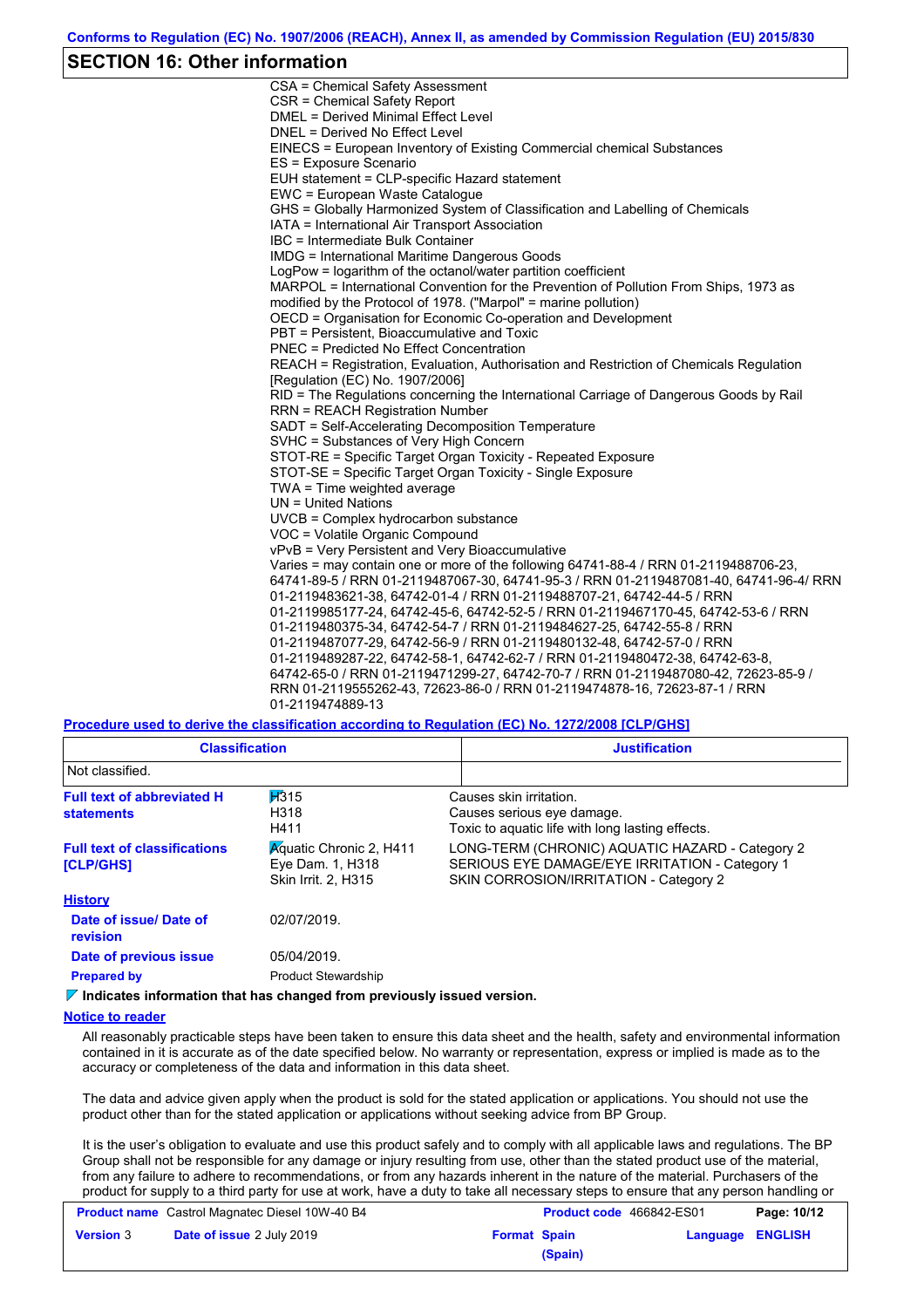## **SECTION 16: Other information**

using the product is provided with the information in this sheet. Employers have a duty to tell employees and others who may be affected of any hazards described in this sheet and of any precautions that should be taken. You can contact the BP Group to ensure that this document is the most current available. Alteration of this document is strictly prohibited.

|                  | <b>Product name</b> Castrol Magnatec Diesel 10W-40 B4 |                     | <b>Product code</b> 466842-ES01 |                         | Page: 11/12 |
|------------------|-------------------------------------------------------|---------------------|---------------------------------|-------------------------|-------------|
| <b>Version 3</b> | <b>Date of issue 2 July 2019</b>                      | <b>Format Spain</b> |                                 | <b>Language ENGLISH</b> |             |
|                  |                                                       |                     | (Spain)                         |                         |             |